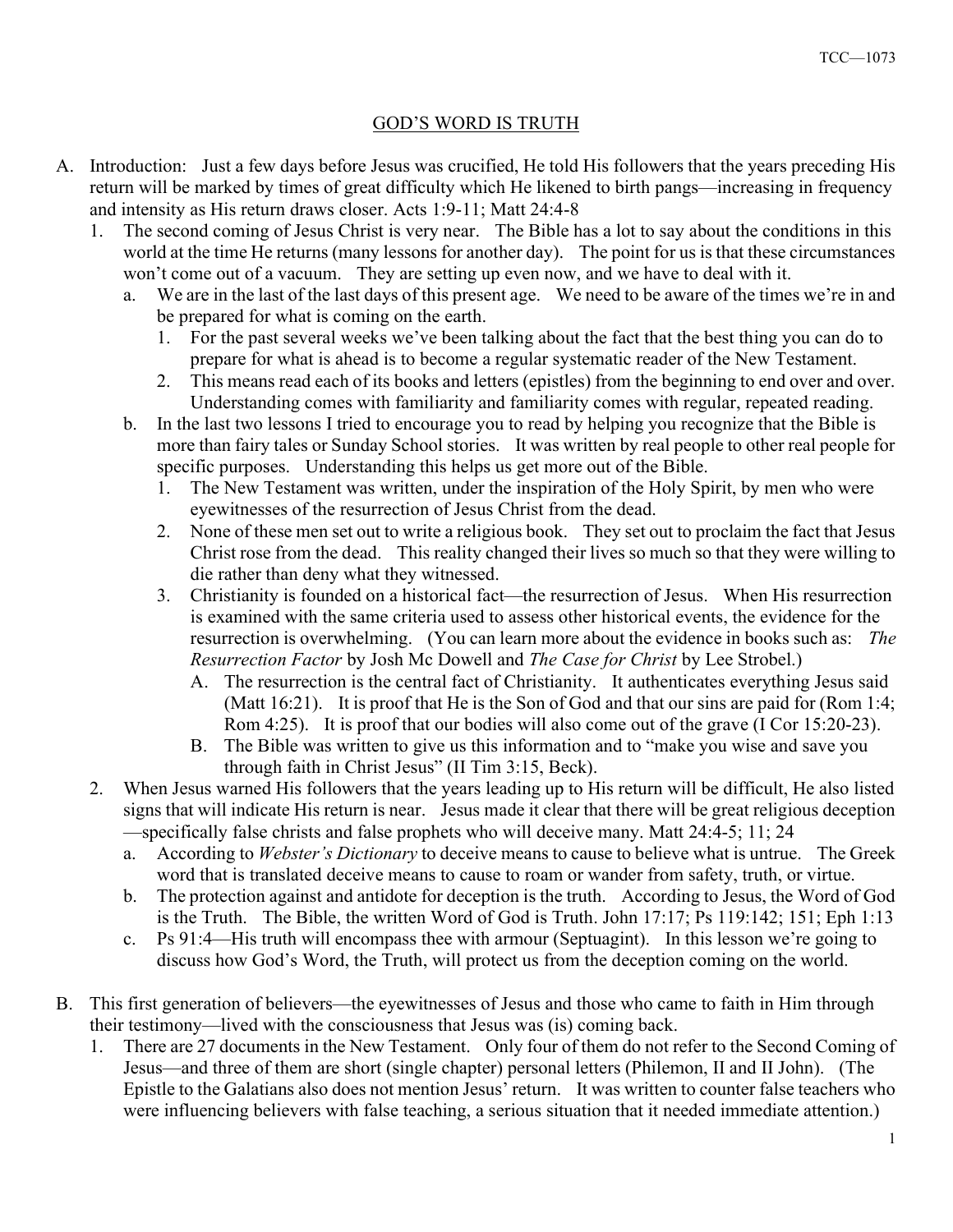- a. Only the doctrine of salvation is mentioned more often in the Bible than the Second Coming. But this is appropriate because Jesus is coming back to complete God's plan of redemption (salvation).
- b. This is God's plan: He created human beings to become His sons and daughters through faith in Christ. He made the earth to be a home for Himself and His family. The Bible begins and ends with God on earth with His family. Eph 1:4-5; Isa 45:18; Gen 2; Gen 3; Rev 21:1-4
	- 1. However, sin has damaged both the family and the family home. Neither the human race nor the earth is as God intended them to be. Due to Adam's sin, human nature was altered and men became sinners by nature, disqualified for sonship, and the earth was infused with a curse of corruption and death. Rom 5:12; Rom 5:19; Gen 3:17-19
	- 2. But from the time the damage was done, God has been promising the coming of a Redeemer (a Savior) who will undo the damage—the Lord Jesus Christ. Gen 3:15
		- A. Jesus came to earth 2,000 years ago to pay for sin at the Cross and make it possible for sinners to be transformed into sons and daughters of God when they believe on Him.
		- B. He will soon come again to complete God's plan by cleansing earth of all sin, corruption, and death as He restores this world to a fit forever home for the Lord and His family.
- c. We've made the point in previous lessons that the Bible was written to reveal God and His unfolding plan of redemption (salvation), His plan to have a family. The Scriptures "are able to give you the wisdom that leads to salvation through faith which is in Christ Jesus" (II Tim 3:15, NASB).
	- 1. Understanding that a plan is unfolding and that the consummation of the plan is approaching will help us keep an eternal perspective and recognize that there's more to life than just this life.
	- 2. The better and greater part of our life is ahead, after this life, first in the present invisible Heaven (if we die before the Lord comes) and then on this earth made new in connection with His second coming. Isa 65:17; II Pet 3:13; etc. (Lots of lessons for another day)
- 2. Two of the documents included in the New Testament are epistles written by Paul (an eyewitness of the risen Lord who was personally taught by Jesus, Gal 1:11-12) to Timothy, his son in the faith (I Tim 1:2). Both of these letters are laced with references to the second coming. I Tim 4:1; 6:14; II Tim 1:12; 3:1; 4:8
	- a. Timothy's father was Greek but his mother was a Jew (Acts 16:1-3). His mother and grandmother raised Timothy in the Old Testament Scriptures, training him to hope for the Messiah (II Tim 1:5).
	- b. Timothy was living in the city of Lystra, in the province of Galatia (Asia Minor), when Paul visited the city on one of his missionary trips. Timothy responded to Paul's message (Jesus Christ died for our sins, was buried, and was raised according to the Scriptures, I Cor 15:3-4), and eventually became one of Paul's most constant companions.
		- 1. Paul ultimately put Timothy in charge of his work in the city of Ephesus (in modern day Turkey). Paul wrote the New Testament epistles to Timothy to help guide him through his responsibilities as overseer in Ephesus and nearby cities.
		- 2. Paul urged Timothy to teach sound doctrine, combat false teaching, encourage Christian conduct among believers, and raise up qualified leadership to help him.
	- c. Paul wrote the second letter specifically to inform Timothy faith that he was soon going to depart this life (by execution) and urge him to stay faithful no matter the hard times ahead. No doubt that Paul wanted his last words to Timothy to be as impactful and relevant as possible.
		- 1. The apostle knew that the days after he died would grow increasingly dark as the coming of Jesus neared. II Tim 3:1—But understand this, that in the last days there will set in perilous times of great stress and trouble—hard to deal with, and hard to bear (Amp).
		- 2. Paul went on to list the behaviors of people that will make the times challenging, stating that it will get worse before it gets better (v2-13). But he exhorted Timothy to continue or remain in the Scriptures (v14-15).
- 3. As Paul wrote this epistle he pointed out a key trait in people in the final years preceding Christ's return.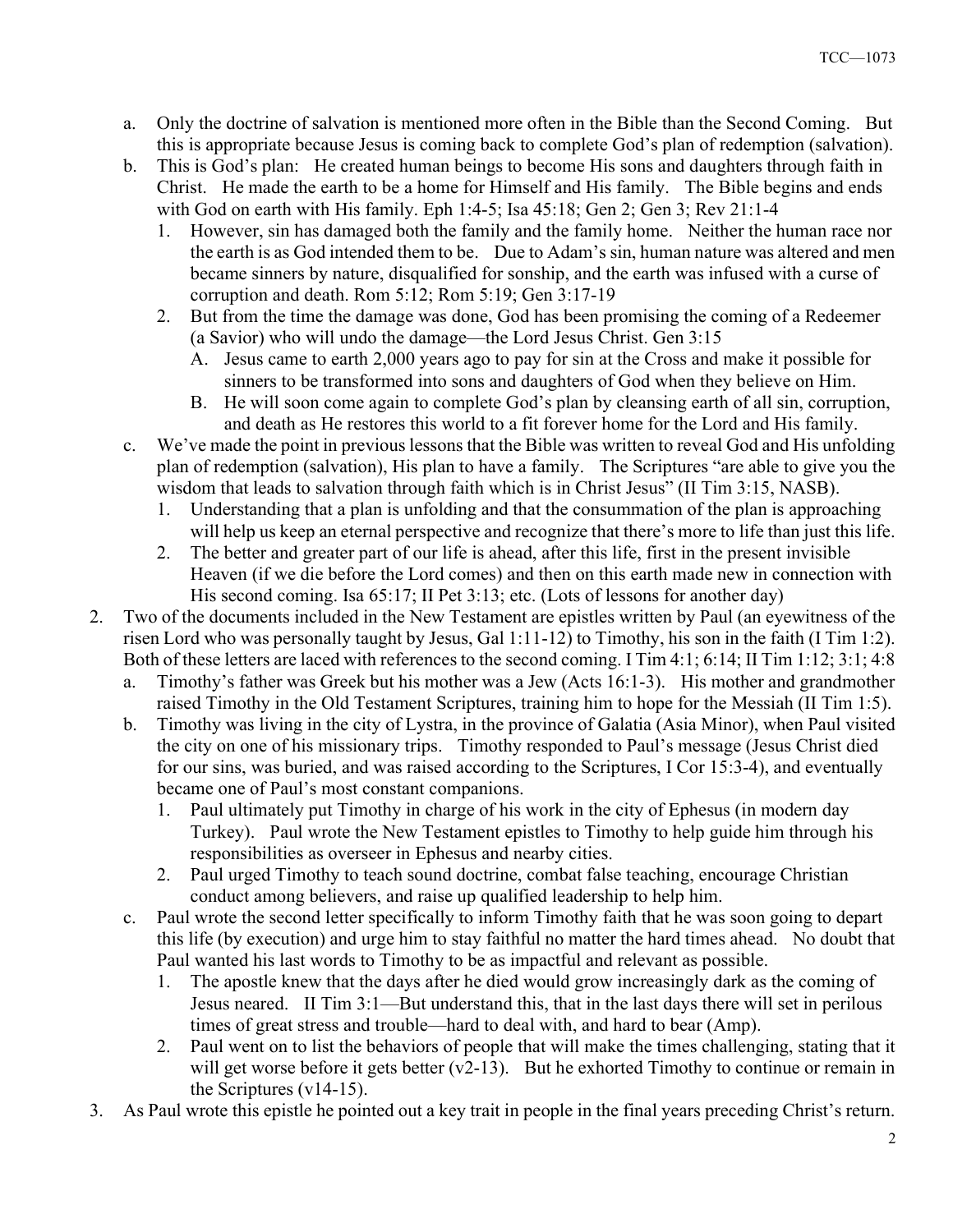- a. II Tim 3:5—They will act as if they are religious, but they will reject the power that could make them godly (NLT).
	- 1. II Tim 3:6-8—They will take advantage of vulnerable, sin-laden people who are eagerly following new teaching but never come to the knowledge of the truth because these teachers fight the truth just as Jannes and Jambres fought against Moses.
	- 2. II Tim 4:3-4—For a time is coming when people will no longer listen to right teaching. They will follow their own desires and will look for teachers who tell them whatever they want to hear. They will reject the truth and follow strange myths (NLT).
	- 3. Notice a common theme in these passages—willful resistance to the truth (II Tim 3:8). To resist means to stand against or oppose. Refuse to listen to the Truth (II Tim 4:4, Beck).
- b. Peter (another eyewitness of the resurrected Lord who spent three years under Jesus' teachings) said the same thing about people in the days prior to the Lord's coming (the last days).
	- 1. II Pet 3:3-5—Peter wrote that will be scoffers (mockers who ridicule the truth) and are willingly ignorant of the truth, the Word of God. They willfully forget (ASV); willfully shut their eyes  $(20<sup>th</sup>)$ ; deliberately ignore (RSV).
	- 2. Note that these people walk after their own fleshly desires. They want to follow their own lusts. They don't want the restraint of God's Word (the Truth) so they ridicule and reject it.
	- 3. There are two kinds of ignorance. One, you are ignorant because you lack knowledge. Two, you have the information but reject it. You willfully refuse to believe or accept it. That's the kind of ignorance Paul and Peter referenced.
- C. We are living in the time that Paul and Peter described. Yes, there have always been people who resist the truth and are willfully ignorant, but not on the worldwide scale that we see today.
	- 1. There was a time when Judeo-Christian ethics and morality dominated the western world. Even those who didn't live in accord with it acknowledged and respected this world view. Not anymore.
		- a. As the world increasingly abandons the God of the Bible (revealed in the Lord Jesus Christ) they are discarding truth because God is Truth. He is the ultimate reality (Deut 32:4; Jer 10:10; Ps 31:5). He is the standard by which everything else is judged. Jesus is Truth Incarnate (John14:6).
		- b. Absolute truth as a concept has been largely been discarded in our culture. It's not unusual to hear people say: That's your truth, not mine. But truth (the way things really are) is objective. It isn't based on our feelings or opinions. It is not subject to change. Two plus two equals four whether you feel it or believe it.
			- 1. In the western world we've raised several generations of youth to whom objective facts don't matter. They believe it's what you feel that matters. (The Bible says that he who trusts in his own heart is a fool. Prov 28:26)
			- 2. The Oxford Dictionary selected "post-truth" as 2016's international word of the year. They do this yearly to show ways in which our language is changing in response to current events.
				- A. Post-truth is defined as: relating to or denoting circumstances in which objective facts are less influential in shaping public opinion than appeals to emotion and personal belief.
				- B. Such thinking is creeping into Christian circles. A 2016 Barna Research Group survey reported that 40% of practicing American Christians no longer believe in absolute truth.
	- 2. Wholesale rejection of the truth has a catastrophic effect on society. Consider some things Paul wrote in his Epistle to the Romans. Rom 1:18-321 is a lengthy passage about the wrath of God or God's right and just response to sin (lessons for another day). But there are some key points that shed light on the conditions developing in this world as the return of the Lord nears. Note that truth is mentioned twice.
		- a. v18—God's wrath is toward those who hold the truth in unrighteousness—sinful, wicked people who push the truth about God away from themselves. (NLT)